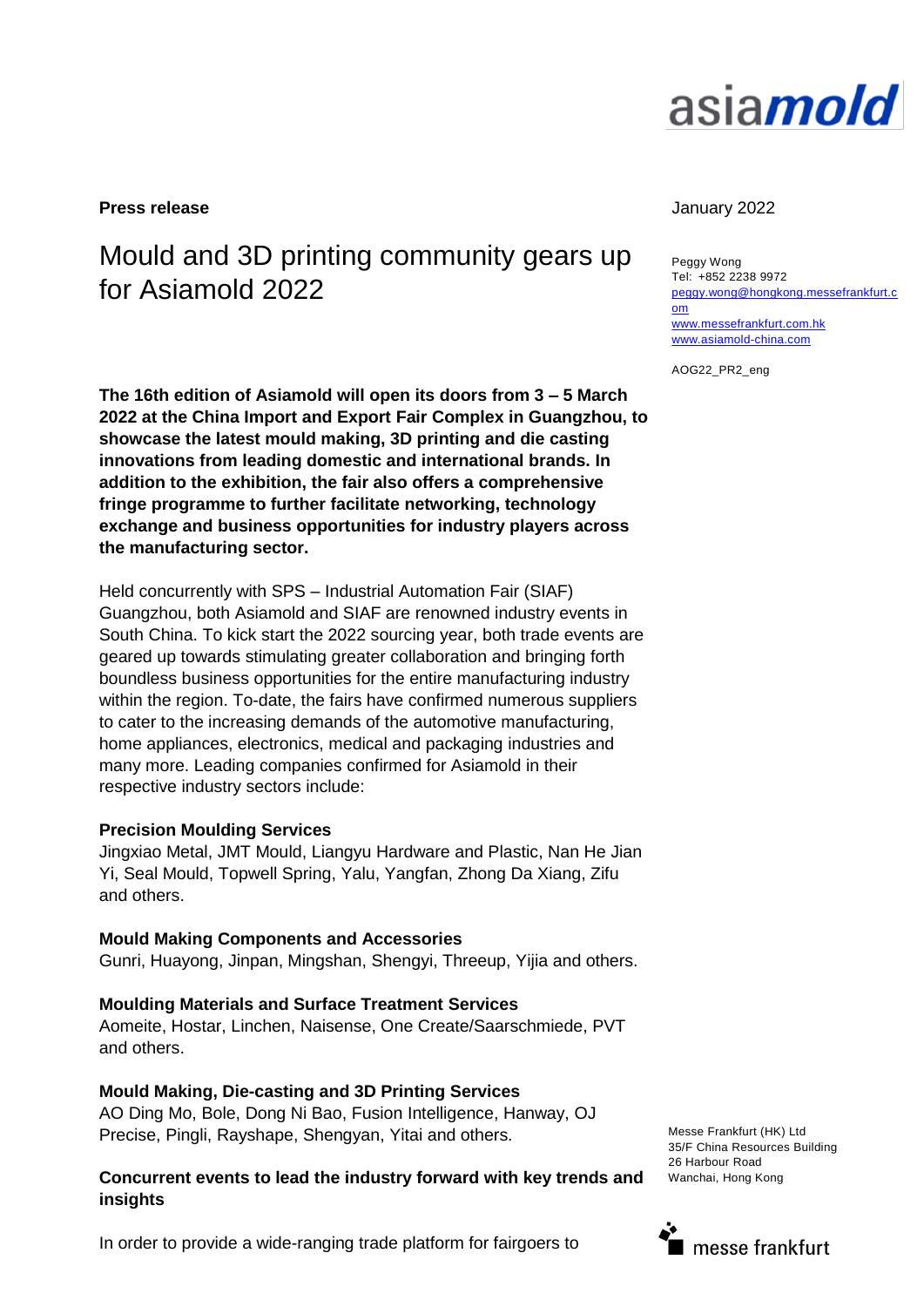exchange insightful market news and capture more opportunities, a comprehensive fringe programme will be held alongside the exhibition to help industry players keep up to date on emerging market trends and navigate new business opportunities. A series of informative sessions will equip attendees with the latest industry developments and market insights. Some highlights include:

#### **The 3rd Industrial Moulding Summit**

Co-organised by the Society of Advanced Moulding Technology (SAMT) and Asiamold, invited industry leaders and experts will share their latest technological findings and case studies on smart plastic injection moulding, multi-colour injection moulding, additive manufacturing solutions and more.

### **The 4th 3D Printing Industry Technology & Applications Summit**

Industry's leading 3D printing manufacturers will present their cutting-edge applications and case-studies to facilitate interactive discussions and technical exchanges within the industry.

#### **Open Lectures on Moulding Technologies**

Invited speakers from academic institutions will share their expertise on industrial mould designs to bring further attention to the moulding industry's development.

Furthermore, Asiamold receives strong support from industry associations. Apart from the continued support from the Guangzhou Die & Mould Industry Association and the Society of Advanced Moulding Technology, a new supporter, Foshan Nanhai District Machinery Equipment Trade Association, will form a delegation group consisting of their members to source for the smart manufacturing solutions offered at Asiamold and SIAF.

Asiamold is organised by Guangzhou Guangya Messe Frankfurt Co Ltd and forms a part of a series of international events including Rosmould, Formnext + PM South China, and Formnext. The next edition of Rosmould will take place from  $7 - 9$  June 2022 in Moscow. Formnext  $+$ PM South China will be held from 14 – 16 September 2022 in Shenzhen. The next edition of Formnext will be held from 15 – 18 November 2022 at the Frankfurt exhibition grounds in Germany.

For more information, please visit [www.asiamold-china.com](http://www.asiamold-china.com/) or email [asiamold@china.messefrankfurt.com.](mailto:asiamold@china.messefrankfurt.com)

 $-$  end  $-$ 

#### **Background information on Messe Frankfurt**

The Messe Frankfurt Group is the world's largest trade fair, congress and event organiser with its own exhibition grounds. The Group employs approximately 2,300\* people at its headquarters in Frankfurt am Main and in 30 subsidiaries around the world. In 2021, the company had to contend with the challenges posed by the pandemic for the second consecutive year. Annual sales will be approximately €140\* million after having been as high as €736 million in 2019 before the pandemic. Even in difficult times caused by the coronavirus

Asiamold Guangzhou, 3 – 5 March 2022